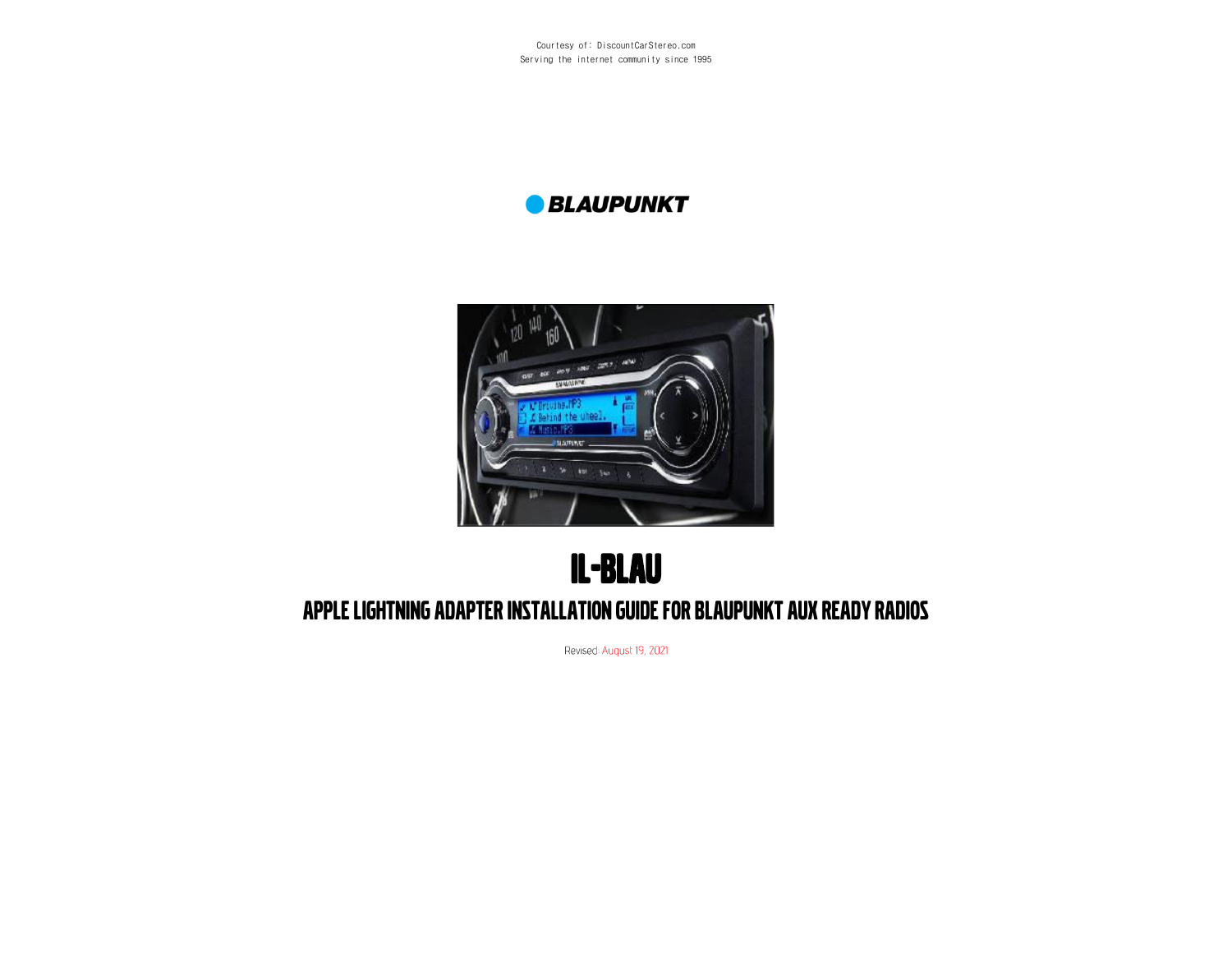### **Introduction:**

Just because you have an older radio does not mean you have to settle for old technology. Apple recently released a new generation of IOS products and with them a new Lightning plug, and if you have an older iPod adapter it will also need updating. The iL-BLAU will **play and charge** the newest Apple products including the iPhone 12 on select Blaupunkt aftermarket radios that are **AUX Ready**. Installing this adapter does require sacrificing Blaupunkt CD Changer (if present), but with the storage capacity of these new devices sacrificing the CD changer should be an easy decision.

### **Installation**

Remove radio from dash to gain access to the connectors.

1. Disconnect the blue (C-3) plug from Radio (See **Fig. 1**)

**Warning:** Optional CD changer, satellite radio and other Blaupunkt accessory may occupy C-3 slot on radio (See **Fig. 1**) and if so, it must be disconnected in order to connect the IL-BLAU.





2. Connect blue iso plug from adapter (See **Fig. 2**) to C-3 chamberon radio (See **Fig.** 1)

3. Run Lightning plug (See **Fig. 2**) to desired mounting location on dashboard, glove box, console etc. within 4ft. of radio. Use caution to not cut, pinch or crimp the cable during this step.





4. Securely install the plug and cable in a location away from heat, humidity, moving parts, or sharp metal objects. **Damage to lightning plug may occur if subject to abuse.**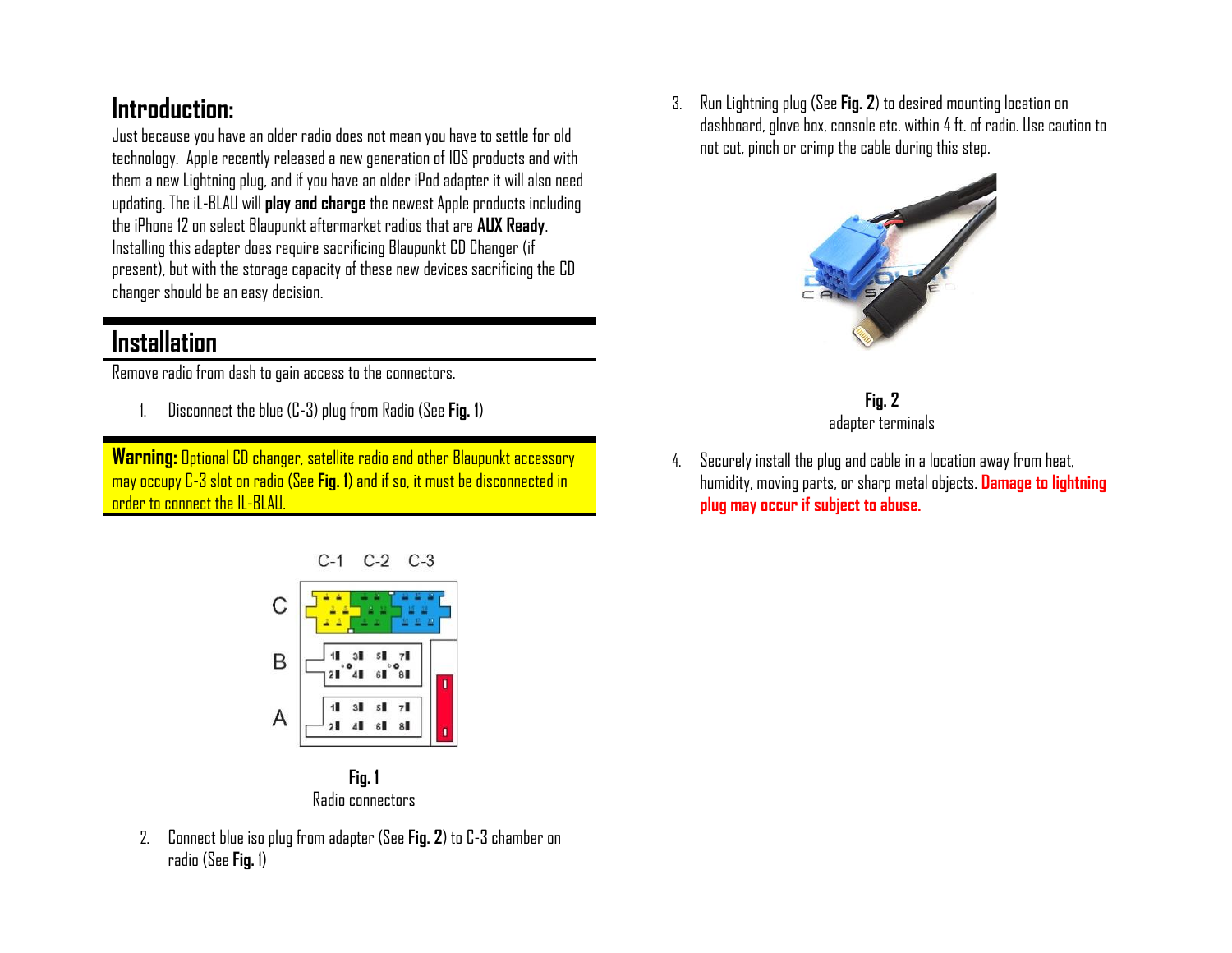### **Enabling AUX mode**

One of the most important steps in this process is to **enable AUX input from within Blaupunkt radio menu.** This adapter is only compatible with Blaupunkt aftermarket radios that include an AUX option.

#### **Setting the AUX input ON/OFF**



➮Press **MENU** button "MENU" appears in the display.  $\heartsuit$  Keep pressing the  $\square$  or  $\square$  button until **AUX-IN-1 ON**" appears in the display. ➮Press the **‹** or **›** button to switch AUX on. When you have finished making changes, ➮press **MENU** button or **OK Please consult your radio manual for more specific instructions**

#### **Note:**

If AUX input is switched on, it can be selected by pressing the **CDC** button

#### **Test operation**

- 1. Connect Apple iPod, iPad or iPhone to Lightning plug
- 2. Apple device will begin charging Some devices may require password entry in order to charge
- 3. Press the **CDC** button on radio to enter AUX mode. If radio does not enter AUX mode go to section "**Enabling AUX mode**".
- 4. Select track on Apple device.

**Warning:** Playlist and Track selection is \*NOT\* possible from the radio. You must use the iPod built-in controls and touch-screen to access music files

- 5. Audio device should now be heard on car speakers
- 6. Use Volume control on Blaupunkt radio to adjust playback level
- 7. If successful go ahead and reinstall radio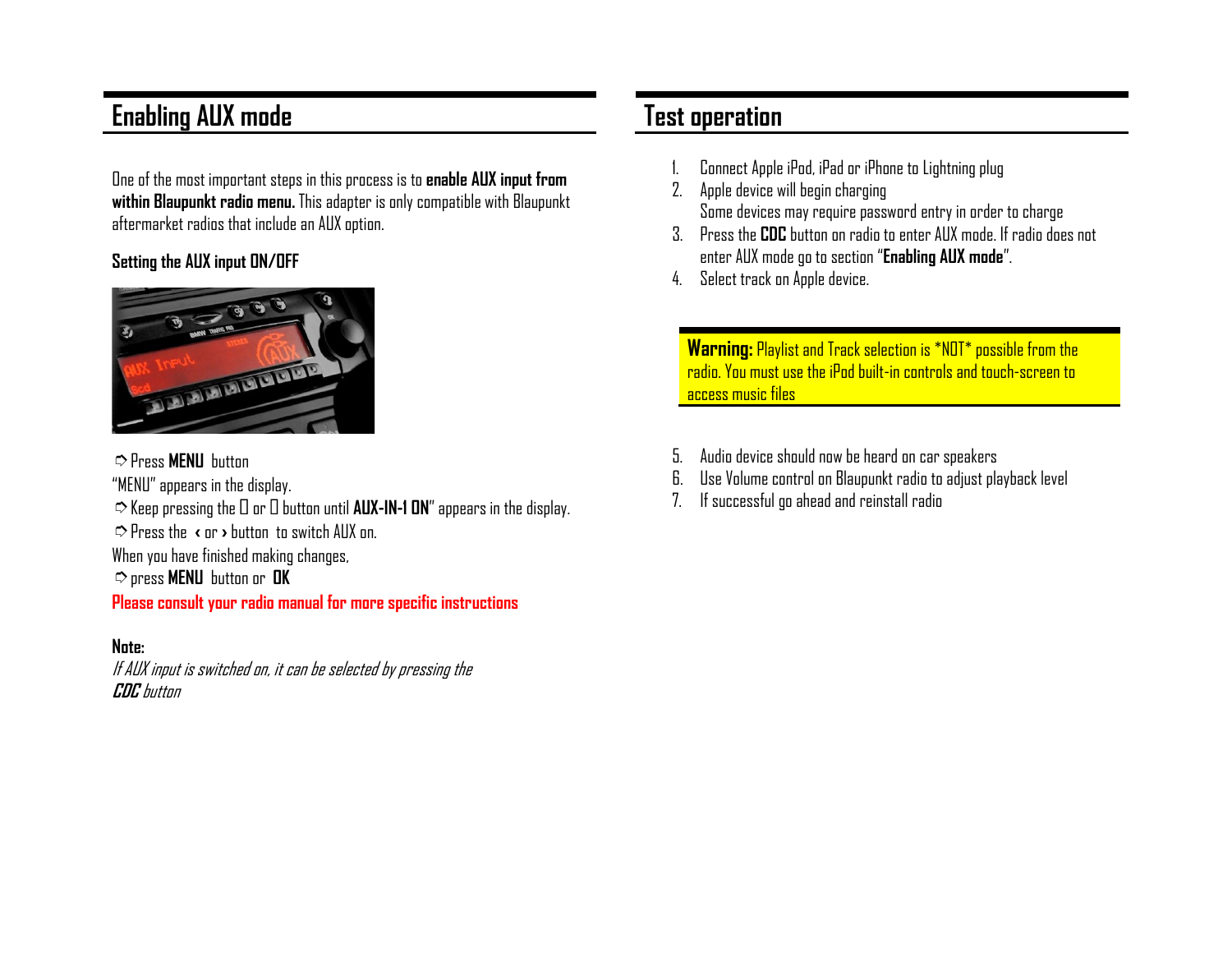#### **Optional**

The following options are not required for module to work; however, these two options enhance user experience.

To add remote to order simply tick box on product page

## **1. Remote Control Features:**

This wireless remote is not required for adapter to work, however instead of fumbling with audio device (smartphone), you simply press the familiar remote control buttons while also keeping your eyes on the road.

- 1. Control music wirelessly
- 2. Activate VR commands (Siri, Google play etc.)
- 3. Track up/down
- 4. Volume up/down

### **Pairing Bluetooth remote:**





flashing

## **Remote Control Operation:**

Use wireless remote to perform the following functions on any iOS7.0 and higher or Android 4.4 and higher.



## **Contents:**